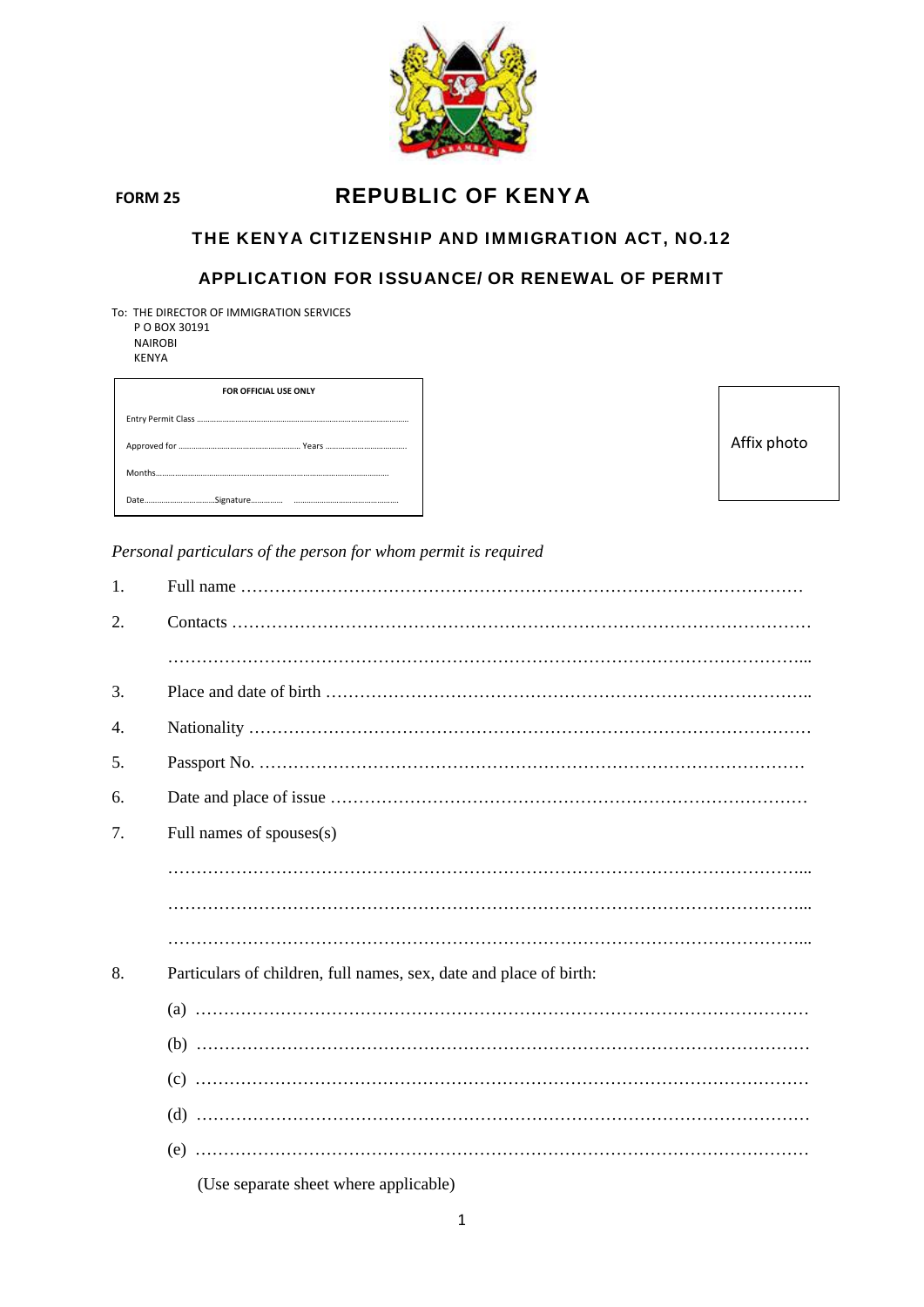| 9.            | Particulars of previous permit(s) held                                                |  |  |  |
|---------------|---------------------------------------------------------------------------------------|--|--|--|
| 10.           | Particulars of previous applications for permit which were declined                   |  |  |  |
|               |                                                                                       |  |  |  |
|               |                                                                                       |  |  |  |
|               |                                                                                       |  |  |  |
| <b>PART I</b> |                                                                                       |  |  |  |
|               | (To be completed in respect of employees by the employer)                             |  |  |  |
|               |                                                                                       |  |  |  |
|               |                                                                                       |  |  |  |
|               | wish to employ the above named foreign national.                                      |  |  |  |
| 11.           |                                                                                       |  |  |  |
|               |                                                                                       |  |  |  |
| 12.           |                                                                                       |  |  |  |
| 13.           |                                                                                       |  |  |  |
| 14.           | Employees qualifications (give full details and attach certificates and testimonials) |  |  |  |
|               |                                                                                       |  |  |  |
|               |                                                                                       |  |  |  |
|               |                                                                                       |  |  |  |
|               |                                                                                       |  |  |  |
|               |                                                                                       |  |  |  |
|               | Name of employer, Nature of employment, Period so employed                            |  |  |  |
|               |                                                                                       |  |  |  |
|               |                                                                                       |  |  |  |
|               |                                                                                       |  |  |  |
|               |                                                                                       |  |  |  |
|               |                                                                                       |  |  |  |
|               |                                                                                       |  |  |  |
|               | (If more space required give details in separate sheet)                               |  |  |  |
| 15.           |                                                                                       |  |  |  |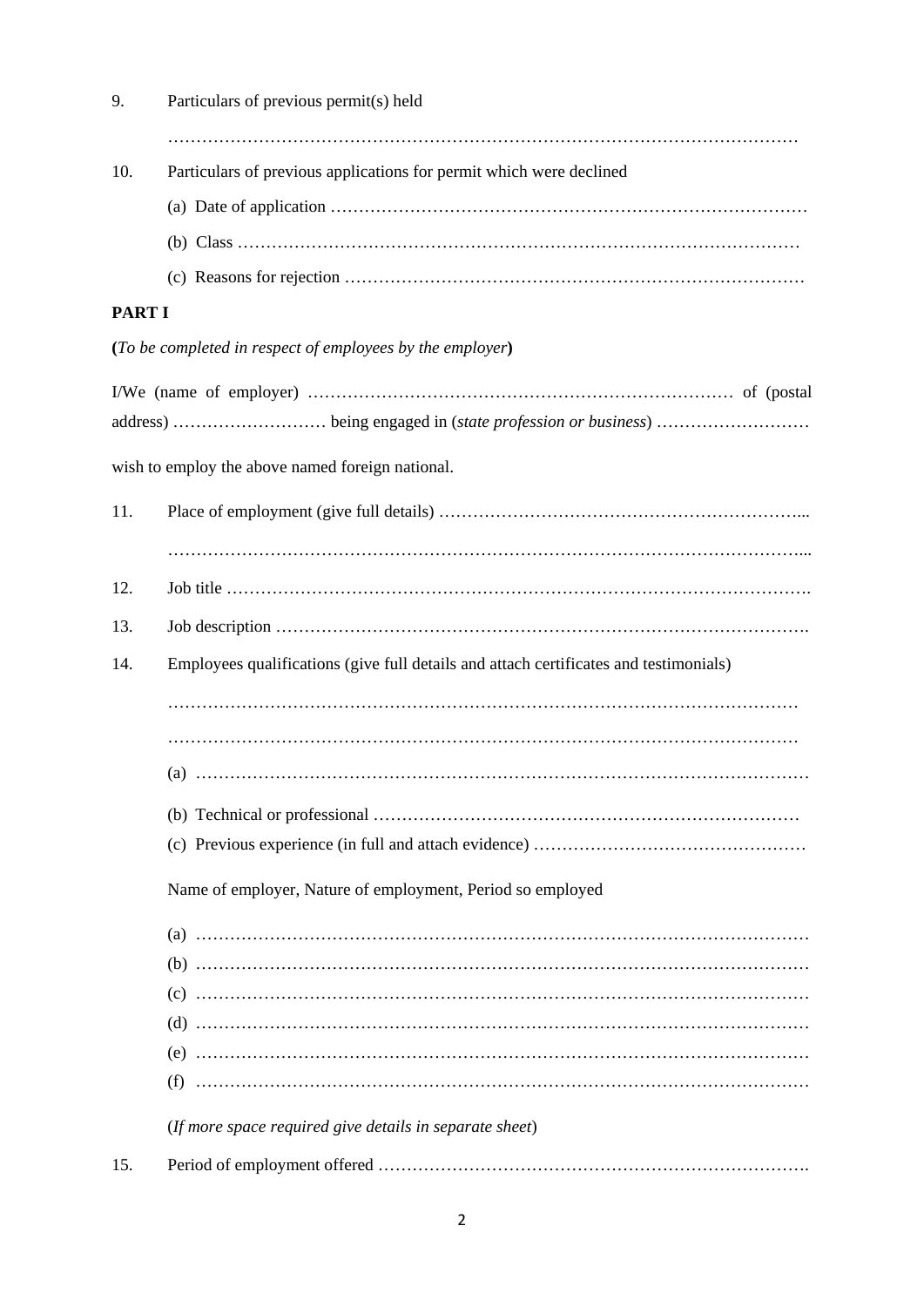| 16. |     |                                                                                                                                          |
|-----|-----|------------------------------------------------------------------------------------------------------------------------------------------|
| 17. |     |                                                                                                                                          |
| 18. | (a) | What steps have you taken to confirm that the skills/qualifications sought are not<br>available locally (give full details and evidence) |
|     |     |                                                                                                                                          |
|     | (b) | If you have a Kenyan citizen who you are training for this post, please indicate the<br>following (Attach employment contract):          |
|     |     |                                                                                                                                          |
|     |     |                                                                                                                                          |
|     |     |                                                                                                                                          |
|     |     |                                                                                                                                          |
|     | (c) | If you do not have a Kenya citizen who you are training for this post, give<br>(i)<br>Reasons:                                           |
|     |     |                                                                                                                                          |
|     |     |                                                                                                                                          |
|     |     |                                                                                                                                          |
|     |     | State the steps you are going to take during the validity of the permit to engage a<br>(ii)                                              |
|     |     | Kenya trainee:                                                                                                                           |
|     |     |                                                                                                                                          |
|     |     |                                                                                                                                          |
|     |     |                                                                                                                                          |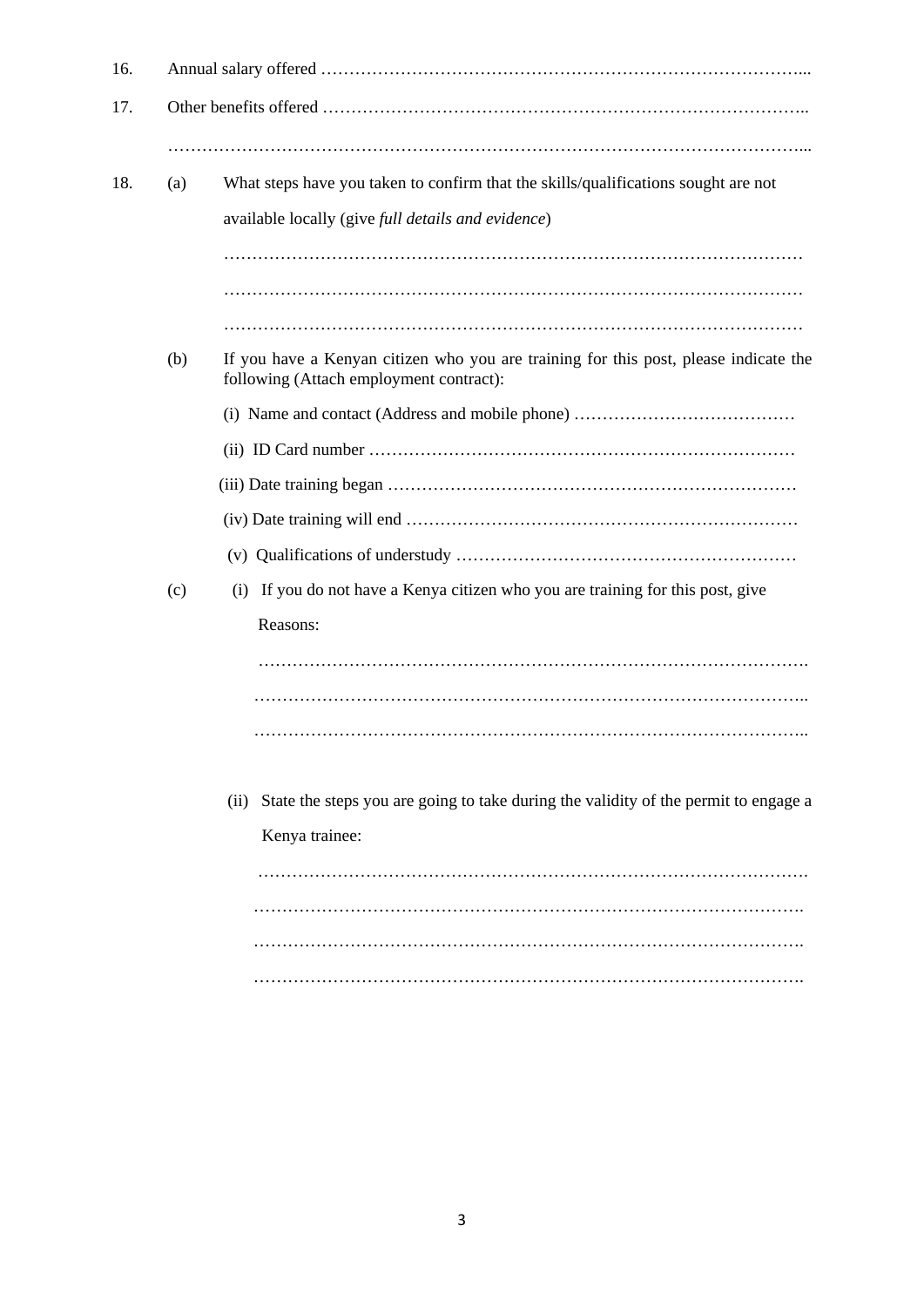19. If this application is approved will the proposed employee be instrumental in training Kenya citizens, if so, give details.

 ………………………………………………………………………………………… ………………………………………………………………………………………… ………………………………………………………………………………………… ………………………………………………………………………………………… **DECLARATION**: I declare that the foregoing particulars are correct in every detail. Signature ………………………………………………………………………………. Date ………………………………………………………………………………. Designation ……………………………………………………………………………

#### **EXPLANATORY NOTES**

 It is the Government policy that the economy of Kenya should be manned by trained and competent citizens. Permits are issued to foreign nationals with skills not available at present on the Kenya Labour Market, only on the understanding that effective training programmes are undertaken to produce trained citizens within a specified period.

#### **PART II**

 **(***To be completed in respect of investors, consultants and self employed applicants.)* 

| 20. |                                                                                                   |
|-----|---------------------------------------------------------------------------------------------------|
|     |                                                                                                   |
|     |                                                                                                   |
| 21. | Details of consultancy, profession, trade, business or manufacture in which you wish to<br>engage |
|     |                                                                                                   |
| 22. | Qualifications to support application                                                             |
|     | (a) Available capital                                                                             |
|     | (b) Academic qualifications and experience (Attach CV)                                            |
|     | (c) Technical qualifications and experience (Attach CV)                                           |
|     |                                                                                                   |
|     |                                                                                                   |
| 23. | Details of capital and income available, sources of income and present locality of capital        |
|     |                                                                                                   |
|     |                                                                                                   |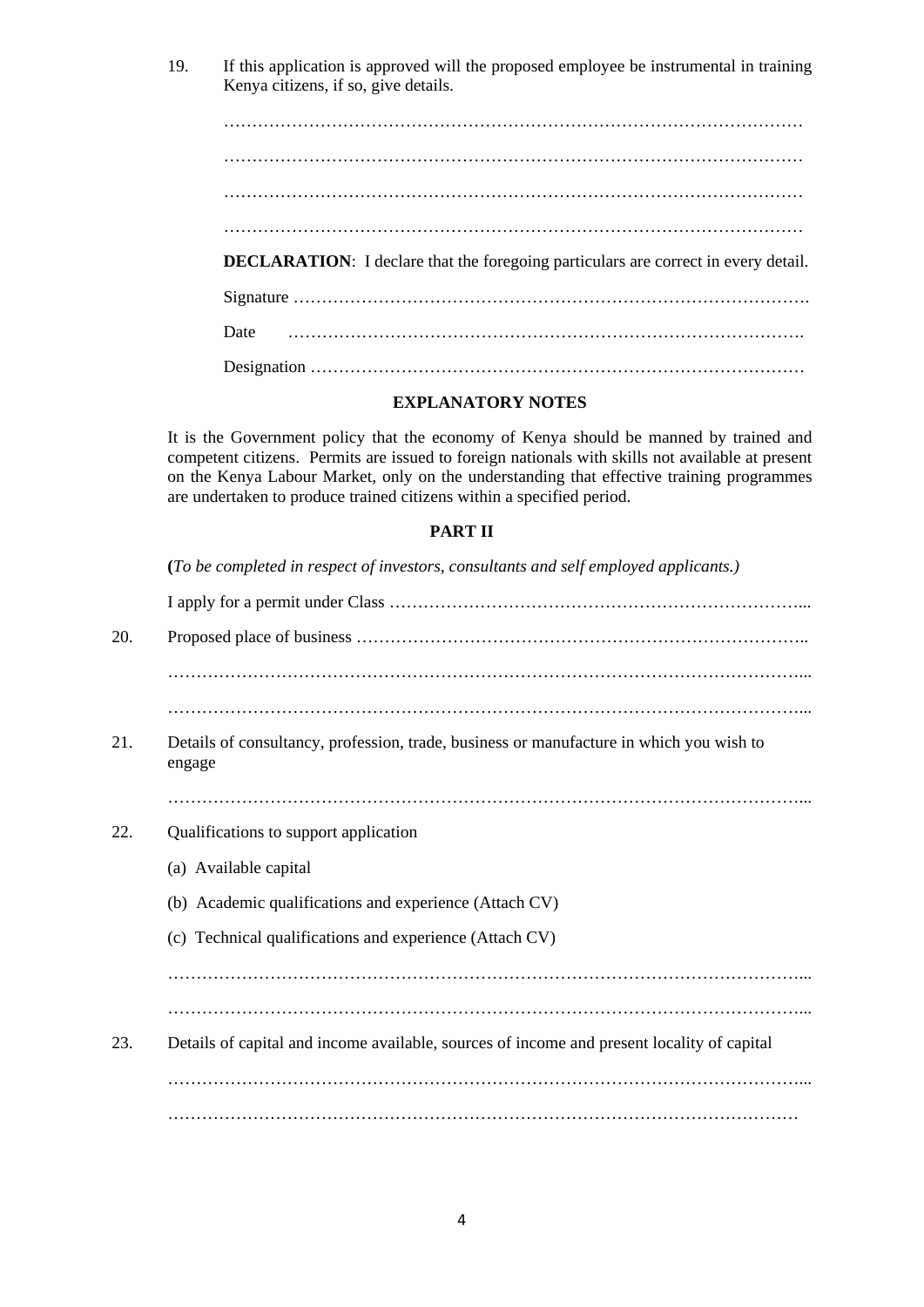24. Details of any license and/or registration required to qualify for the class of permit for which you have applied and proof that you have obtained or will be able to obtain such license and/or registration …………………………………………………………………………….

…………………………………………………………………………………………………

I declare that the fore going particulars are true and within my knowledge.

Signature ……………………………. Date …………………………………………………...

#### **PART III**

|     | (To be completed in respect of Class $K$ )                                                                                                        |
|-----|---------------------------------------------------------------------------------------------------------------------------------------------------|
|     |                                                                                                                                                   |
| 25. | Proposed place of residence (give details of physical address)                                                                                    |
|     |                                                                                                                                                   |
|     |                                                                                                                                                   |
|     |                                                                                                                                                   |
| 26. | Details of assured income (attach evidence)                                                                                                       |
|     |                                                                                                                                                   |
| 27. | Details of income available and sources                                                                                                           |
|     |                                                                                                                                                   |
|     |                                                                                                                                                   |
|     |                                                                                                                                                   |
|     |                                                                                                                                                   |
|     |                                                                                                                                                   |
|     | I am issued with a permit, not to engage in any kind of employment whether paid or unpaid<br>without the prior written authority of the Director. |
|     |                                                                                                                                                   |